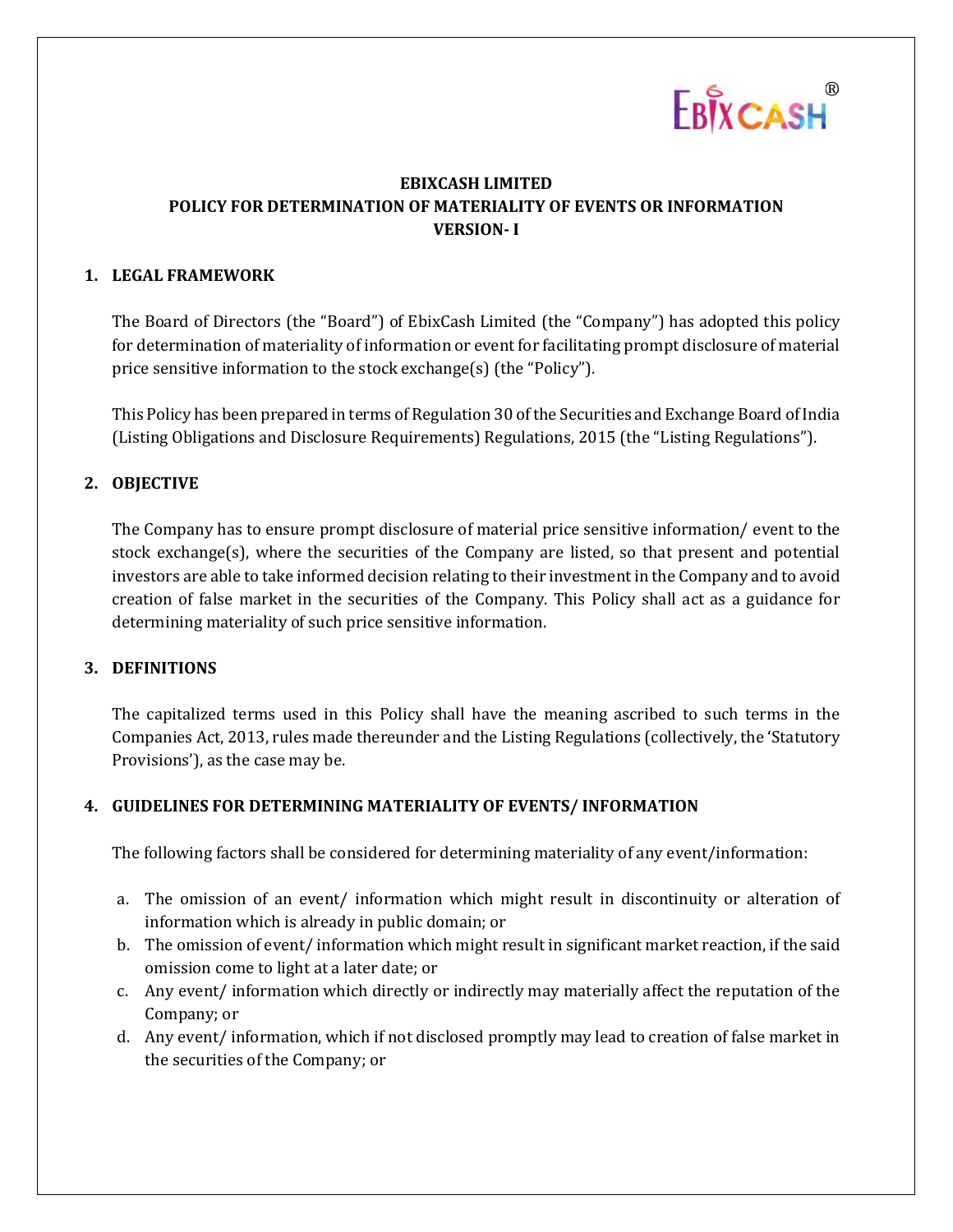

- e. the impact of event/ information as a percentage of Company's annual turnover, fixed assets and total assets; or
- f. whether the event/ information is in the ordinary course of business;
- g. or whether the event/ information represents a significant shift in strategy and is an exit from, or entry into, a significant line of business; or
- h. Any other event/ information which is material in the opinion of Board of the Company.

### **5. DISCLOSURE OF EVENTS/ INFORMATION**

#### **Disclosure to the stock exchanges**

Events/ information specified in **Annexure I** of this Policy are deemed to be material events and the Company shall make disclosure of such events or information to the stock exchange(s), without application of guidelines for materiality as mentioned in clause 4 of this Policy, as soon as reasonably possible but not later than twenty four (24) hours from the occurrence of such event or information.

Provided further that in case the disclosure is made after twenty four (24) hours of the occurrence of such event/ information, the Company shall, along with such disclosure(s) provide an explanation for the delay.

The Company shall make disclosure of events/ information as specified in **Annexure II** of this Policy, if considered material after application of guidelines for determining materiality as given under Clause 4 of this Policy.

Apart from the events/information given under Annexure I and Annexure II of this Policy, any other material information/event viz. major development that is likely to affect business, e.g. emergence of new technologies, expiry of patents, any change of accounting policy that may have a significant impact on the accounts, etc. and brief details thereof and any other information which is exclusively known to the Company which may be necessary to enable the holders of securities of the Company to appraise its position and to avoid the establishment of a false market in such securities, shall also be disclosed to the stock exchange(s).

The Company shall disclose to the stock exchange(s) material updates on the events/ information disclosed under this Policy till such time the event is resolved/ closed, with relevant explanations.

The Company shall also disclose all events/ information with respect to its subsidiaries, which are material for the Company, by applying the guidelines of materiality as given in clause 4 of this Policy.

Without prejudice to the generality of provisions of this Policy, the Company may make disclosures of event/information as specified by the Board from time to time.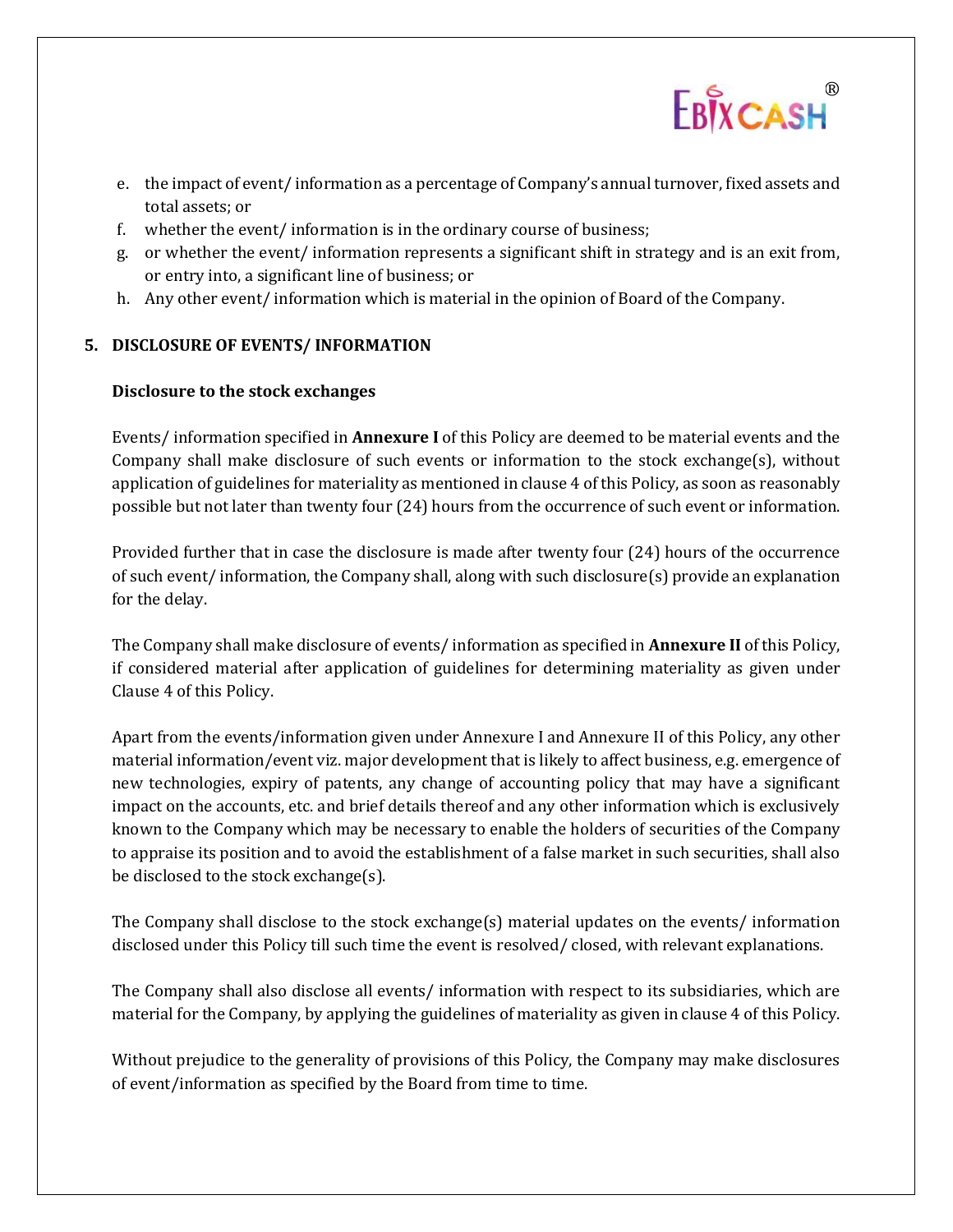# EBIXCASH

#### **Disclosure on Company's website**

All the events/information disclosed to the stock exchange(s) shall be uploaded on the Company's website for a minimum period of 5 years and thereafter as per archival policy (refer Company's Policy for Archival of Documents).

# **6. AUTHORITY**

The Key Managerial Personnel of the Company as decided by the Board from time to time are authorised for determining materiality of event/ information as specified in Annexure II of this Policy.

The Company Secretary of the Company and such other Key Managerial Personnel of the Company as decided by the Board from time to time are severally authorised for disclosing such material events/information to the stock exchange(s).

# **7. POLICY REVIEW:**

The Board may subject to applicable laws is entitled to amend, suspend or rescind this Policy at any time. Any difficulties or ambiguities in the Policy will be resolved by the Board in line with the broad intent of the Policy. The Board may also establish further rules and procedures, from time to time, to give effect to the intent of this Policy.

In the event of any conflict between the provisions of this Policy and of the applicable law, such applicable law in force from time to time shall prevail over this Policy.

In case of any clarification required with respect to this Policy, kindly contact the Company Secretary of the Company.

This Policy shall be disclosed on the website of the Company.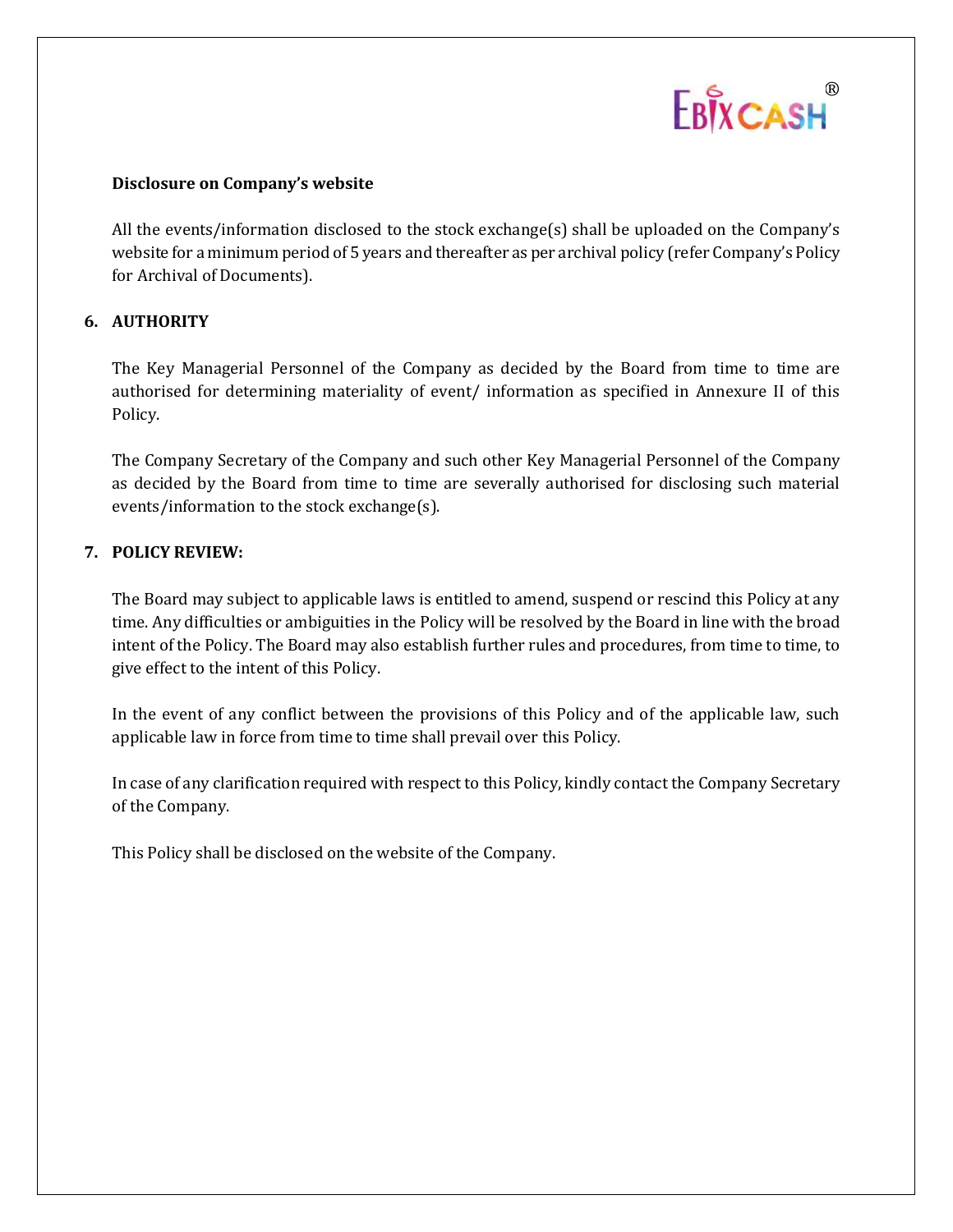

#### **Annexure I**

## **MATERIAL EVENTS/ INFORMATION TO BE MANDATORILY DISCLOSED TO THE STOCK EXCHANGE(S)**

1. Acquisition(s) (including agreement to acquire), Scheme of Arrangement (amalgamation/ merger/ demerger/restructuring), or sale or disposal of any unit(s), division(s) or subsidiary of the Company or any other restructuring.

The term acquisition shall mean:-

- i. acquiring control, whether directly or indirectly; or,
- ii. acquiring or agreeing to acquire shares or voting rights in, a company, whether directly or indirectly, such that –
	- a. the Company holds shares or voting rights aggregating to 5% or more of the shares or voting rights in the said company, or;
	- b. there has been a change in holding from the last disclosure made and such change exceeds 2% of the total shareholding or voting rights in the said company.
- 2. Issuance or forfeiture of securities, split or consolidation of shares, buyback of securities, any restriction on transferability of securities or alteration in terms or structure of existing securities including forfeiture, reissue of forfeited securities, alteration of calls, redemption of securities etc.
- 3. Revision in Rating(s).
- 4. Outcome of Meetings of the board of directors:

The Company shall disclose to the Exchange(s), within 30 minutes of the closure of the meeting, held to consider the following:

- a. dividends and/or cash bonuses recommended or declared or the decision to pass any dividend and the date on which dividend shall be paid/dispatched;
- b. any cancellation of dividend with reasons thereof;
- c. the decision on buyback of securities;
- d. the decision with respect to fund raising proposed to be undertaken
- e. increase in capital by issue of bonus shares through capitalization including the date on which such bonus shares shall be credited/dispatched;
- f. reissue of forfeited shares or securities, or the issue of shares or securities held in reserve for future issue or the creation in any form or manner of new shares or securities or any other rights, privileges or benefits to subscribe to;
- g. short particulars of any other alterations of capital, including calls;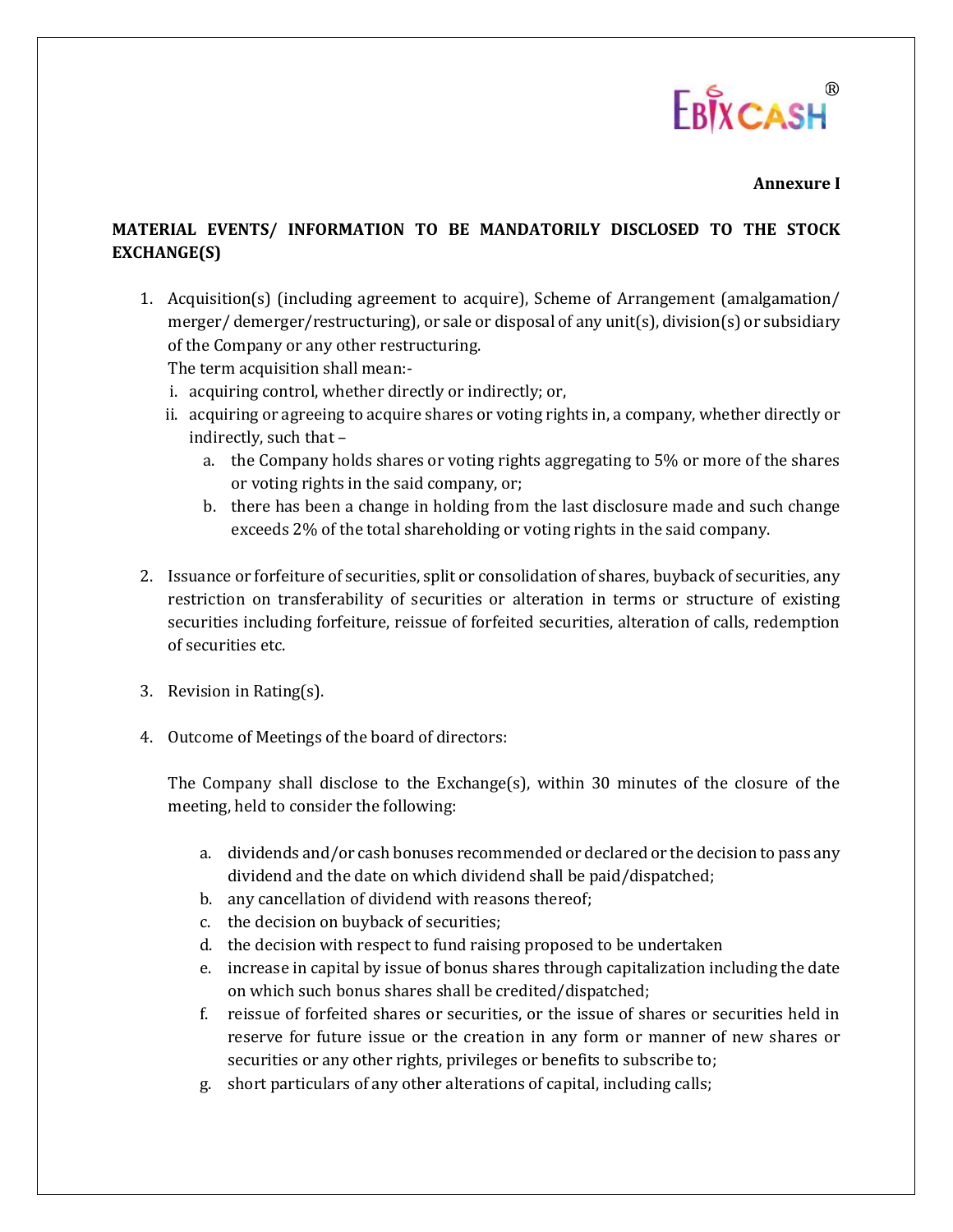# EBIXCASH

- h. financial results;
- i. decision on voluntary delisting by the Company from stock exchange(s).
- 5. Agreements (viz. shareholder agreement(s), joint venture agreement(s), family settlement agreement(s) (to the extent that it impacts management and control of the Company), agreement(s)/ treaty(ies)/ contract(s) with media companies) which are binding and not in normal course of business, revision(s) or amendment(s) and termination(s) thereof.
- 6. Fraud/defaults by promoter or key managerial personnel or by the Company or arrest of key managerial personnel or promoter.
- 7. Change in directors, key managerial personnel (Managing Director, Chief Executive Officer, Chief Financial Officer , Company Secretary etc.), Auditor and Compliance Officer.
- 8. Appointment or discontinuation of share transfer agent.
- 9. Corporate Debt restructuring
- 10. One time settlement with a bank.
- 11. Reference to BIFR and winding-up petition filed by any party / creditors.
- 12. Issuance of Notices, call letters, resolutions and circulars sent to shareholders, debenture holders or creditors or any class of them or advertised in the media by the Company.
- 13. Proceedings of Annual and extraordinary general meetings of the Company.
- 14. Amendments to memorandum and articles of association of Company, in brief.
- 15. Schedule of Analyst or institutional investor meet and presentations on financial results made by the Company to analysts or institutional investors;